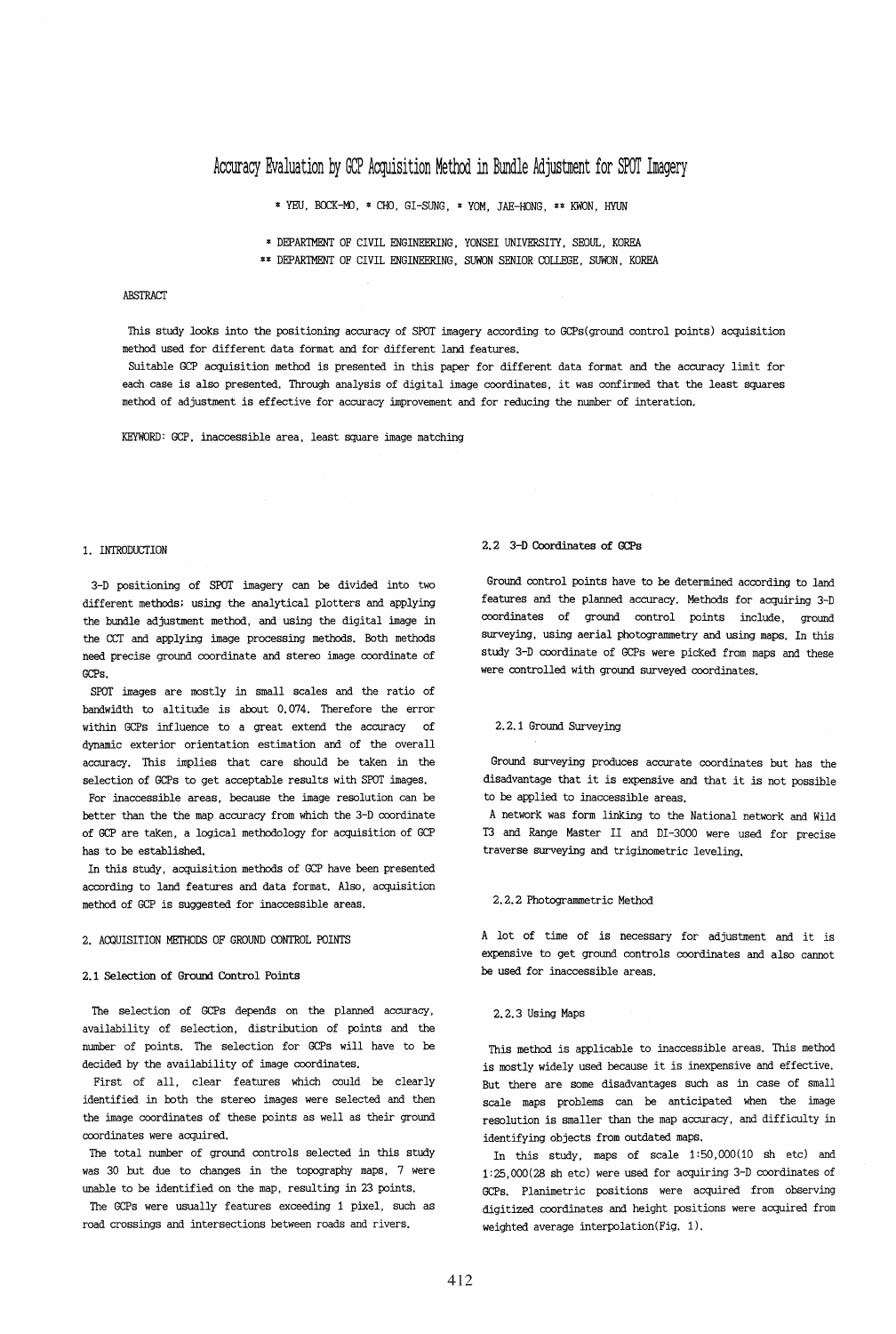

# Fig 1 flow of acquisition of 3-D coordinates of GCPs by maps

### (1) Planimetric Coordinates using Digitizer

In this method, the errors wi thin the map itself poses a problem. The allowable standard error for planimetric coordinates is 0.5MM and for height the error should not exceed half of contour interval. There is no standard limit for error in digitizing but generally, it should not exceed half of cross mark size. Calcomp 9/480 (50 lines/mm) was used to digitize the selected points 10 times. These coordinates were affine transformed using 4 corners of the map.

### (2) Height Coordinates using Interpolation Method

Height coordinates are derived from a map by using contour lines and spot heights for interpolation. A grid was superimposed with the ground control point in the middle and planimetric and height coordinates are derived for 8 directions. The selected points are usually crossroads which means that the area is usually plain. To overcome this problem weighted average interpolation was used as shown in Fig. 2.

In Fig. 2, the distance from the control point to the interpolated point is computed from the next equation.

$$
D_i = \left\{ \frac{(X_i - X_o)}{D_X} \right\} + \left\{ \frac{(Y_i - Y_o)}{D_Y} \right\}, (i = 1, 2, ..., 8) (1)
$$



Fig. 2 interpolation of elevation by weighted average interpolation method

where  $(X_0, Y_0)$  is planmetric coordinate of GCP and  $(X_i, Y_i)$  is the relative planimetric coordinate of GCP in the 8 directions used for interploation and  $(D_x, D_y)$  is grid distance in X and Y direction. The height of ground controls can be computed to the next equation.

$$
h(X_0, Y_0) = \frac{\sum W_i Z_i}{\sum W_i}
$$
 (2)

where,  $W_i = 1/D_i$  and  $Z_i$  is height of data points.

The points used as GCPs are mostly intersections of roads, pathways and waterways. Different values of height are determined according to width of the road and scale of the map used. Special care should be taken in cases where width are small and the map scale is small because small roads tend to change quite often and the maps are not updated quite as often.

#### 2.3 Image Coontinates of GCPs

It is difficult to get image coordinates of selected GCPs from the small scaled SPOT images. The image coordinates acquisition method varies with data formats. For photogrammetric data (level lAP) expensive analytical plotters are necessary whereas for digital data (level 1A) the image coordinates can be acquired through image processing methods using computers.

# 2.3.1 Image Coordinates Of Photogrammetric Film

For level lAP images the image coordinates are observed through analytical plotter after orientation of the stereo model. It can also be done using a comparator, which can observe each stereo pair separately.

In this study, level lAP images were observed in the Zeiss P2 analytical plotter. The observed coordinates are tranformed to image coordinates with the affine transformation.

#### 2.3.2 Image Coordinates of Digital Image

There are three methods for observation of image coordinates of digital images; observation with the eye, digital image (DCM) correlation method and least squares image matching method (LSM) .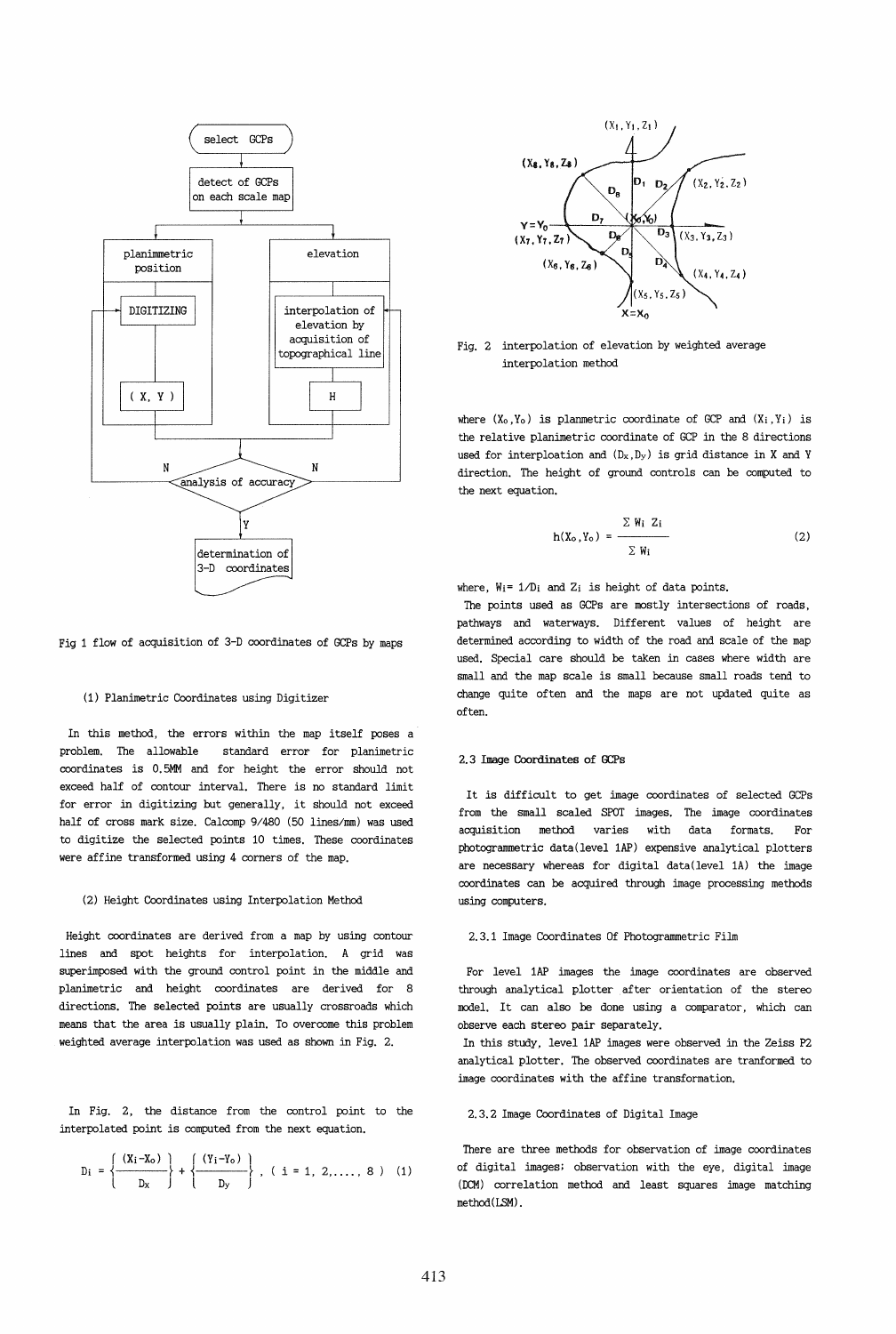The above mentioned three methods were applied to level lA digital images. For observation of image coordinates, ERDAS an image processing system package was used. The flow for digital image correlation and least squares image matching is as in Fig. 3. The line/pixel of the selected GCP's is transformed to the image coordinate system and used in the analysis of results.



Fig. 3 acquisition of image coordinate of GCPs by image matching

### 3. DATA FORMAT AND LAND FEATURES

The image formats used in this study is level lAP photo image and level lA digital image of the same area. Characteristics of the image used in this study is as in table 1.

|                                                                  | left image                  | right image                |
|------------------------------------------------------------------|-----------------------------|----------------------------|
| satellite identification                                         | SPOT 1                      | SPOT 1                     |
| identification<br>sensor                                         | HRV <sub>2</sub>            | HRV 1                      |
| GRS designator                                                   | 305/277                     | 305/277                    |
| preprocessing level                                              | 1A                          | 1 A                        |
| spectral mode                                                    | PAN                         | PAN                        |
| scene center location<br>(C <sub>o</sub> )                       | N 36°22'02"<br>E127°25' 41" | N 36°22'02"<br>E127°25'08" |
| location of nadir of<br>satellite when center<br>line is scanned | N 36032'25"<br>E126°39'07"  | N 35°53'04"<br>E131°19'48" |
| satellite altitude                                               | 829875.9                    | 829741.3                   |
| angle of incidence $(a)$                                         | L.5°37'                     | R <sub>26</sub> °10'       |
| orientation angle<br>scene                                       | 11°23'29"                   | 8°13'42"                   |
| scene acquisition date                                           | 1987.11.29                  | 1987.11.30                 |
| coding mode                                                      | DPCM BIL                    | DPCM BIL                   |

table 1. principles of SPOT satellite image data (WGS 84 geodetic coordinate)

The area is between N36°02' $\sim$  N36°41' and E127°02' $\sim$  E127°50' which is an area around Chungnam and Chungbuk. The area is about 60 km x 60 km and as in Fig. 4.



Fig. 4 study area and scene distribution type

# 4. ANALYSIS OF OBSERVATION VALUES

In the analysis of observation values, the accuracy limit of the acquired GCPs, picked from map, were analysed. Next, accuracy analysis with the data format, preprocessing level and the GCP acquisition methods were taken into account. Also various methods for acquiring image data from digital image were analysed.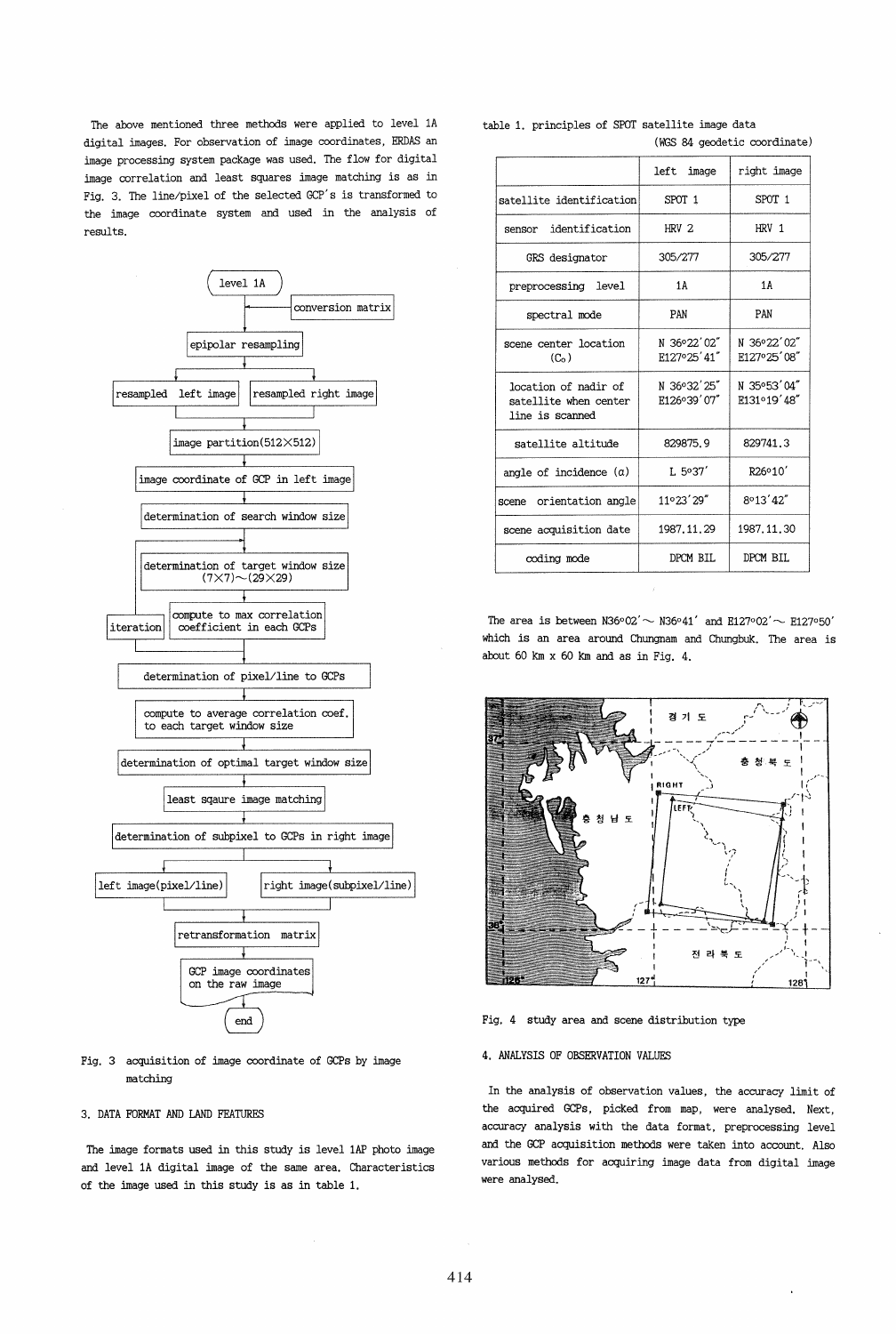## 4.1 Error *Analysis* According to of 3-D Coordinates *Acquisition*  Method of GCPs

In the error *analysis* of GCPs, coordinates obtained by ground surveying were considered as true values and these were compared with coordinates obtained from maps of 1:25,000 1 : 50,000. The results are as in table 2.

## table 2. standard deviations of 3-D coordinates to GCPs in each scale maps

| standard dev.<br>scale | σx    | σv    | $\sigma$ xy | σz   |
|------------------------|-------|-------|-------------|------|
| 1:25,000               | 12.62 | 11.78 | 12.21       | 2.67 |
| 1:50,000               | 27.81 | 25.79 | 26.82       | 5.64 |

It was found that the planimetric error of more than 1 pixel, 10M, occured in all scales. In cases where 1:50,000 maps were used, errors more than 2 pixels occured. Therefore gross error detection and *elimination* adjustment method could prove to be effective. Height accuracy proved to be acceptable which implies that the interpolation method used is an effective method.

### **4.2** Accuracy *AnalysiS* of According to GCP *Acquisition* Methods

In this analysis, the acquisition method in this study and the image coordinates acquisition method were taken into account(table 3).

|                     |  |  | table 3. accuracy analysis case of 3-D coordinates with method |  |
|---------------------|--|--|----------------------------------------------------------------|--|
| of GCPs acquisition |  |  |                                                                |  |

|                     | pre-pro          | GCP acquisition methods            | data                  |           |
|---------------------|------------------|------------------------------------|-----------------------|-----------|
| case                | cessing<br>level | 3-D coordinates                    | image coordinates     | type      |
| 1<br>$\overline{a}$ | 1AP<br>1AP       | ground surveying<br>$1:25,000$ map | method by<br>analytic | satellite |
| 3                   | 1AP              | $1:50,000$ map                     | plotter               | photo     |
| 4<br>5              | 1A<br>1A         | ground surveying<br>$1:25.000$ map | eye measurement by    | digital   |
| 6                   | 1A               | $1:50,000$ map                     | image processing      | iamge     |

For each case, optimal polynomial for exterior orientation(12 *variables)* was used for each preprocessing level in the bundle adjustment. The geometric precision of adjustment result of each case, *is* determined by acquired data for GCPs and the check points accuracy is the difference from 3-D coordinates according to ground surveying(table 4, *Fig. 5).* 



*Fig.* 5 accuracy of 3-D coordinates with method of GCPs acquisition

| anal<br>pre-<br>$\texttt{proc}$ $\texttt{ysis}$ |              | A<br>P | geometric precision |                                                            |                         | accuracy of check point |               |               | residual of<br>image coor. |                    | No.of<br>iter                                                                                    |                                                                              |                          |
|-------------------------------------------------|--------------|--------|---------------------|------------------------------------------------------------|-------------------------|-------------------------|---------------|---------------|----------------------------|--------------------|--------------------------------------------------------------------------------------------------|------------------------------------------------------------------------------|--------------------------|
| ssing<br>level case                             |              | s      | $\sigma_x$          | $\sigma$ v                                                 | $\sigma$ <sub>x y</sub> | $\sigma$ <sub>z</sub>   | $\mu_{\rm x}$ | $\mu_{\rm y}$ | $\mu$ xy                   | $\mu$ <sub>z</sub> | $V_{X}$<br>pixel                                                                                 | $V_{\rm y}$<br>pixel                                                         | ating<br>calcu<br>lation |
|                                                 | 1            | 12     | 7.18                | 6.97                                                       |                         |                         |               |               |                            |                    | $7.08 12.02 11.18 8.91 10.11 11.30 0.0217 0.0181$<br>0.7610                                      | 0.6340                                                                       | 8                        |
| 1A                                              | $\mathbf{z}$ |        |                     |                                                            |                         |                         |               |               |                            |                    | 1,8220                                                                                           | $12 15,30 14,68 15,00 23,09 26,17 19,53 23,09 14,83 0,0520 0,0308$<br>1,0790 | 16                       |
|                                                 | 3            |        |                     | $12 19,04 18,09 18,57 33,57 42,31 32,39 37,68 20,81$       |                         |                         |               |               |                            |                    | 0.0758 0.0299<br>2.6570                                                                          | 1.0480                                                                       | 24                       |
|                                                 | 4            |        |                     | 12 10,49 10,17 10,33 15,00 13,31                           |                         |                         |               |               | 7.44 10.79                 |                    | 6.42 0.0153 0.0163                                                                               | 1.1770 1.2540                                                                | 16                       |
| 1AP                                             | 5            |        |                     |                                                            |                         |                         |               |               |                            |                    | 12   14, 27   13, 52   13, 90   25, 37   26, 85   23, 63   14, 02   13, 20   0, 0191  <br>1,4690 | 0.0231<br>1,7770                                                             | 23                       |
|                                                 | 6            |        |                     | 12 17. 21 16. 02 16. 63 36. 14 43. 37 32. 44 38. 29 26. 09 |                         |                         |               |               |                            |                    | 0.0259<br>1,9920                                                                                 | 0.0212<br>1.6310                                                             | 24                       |

table 4. accuracy of 3-D coordinates with method of GCPs acquisition (unit:m)

 $(mit:m)$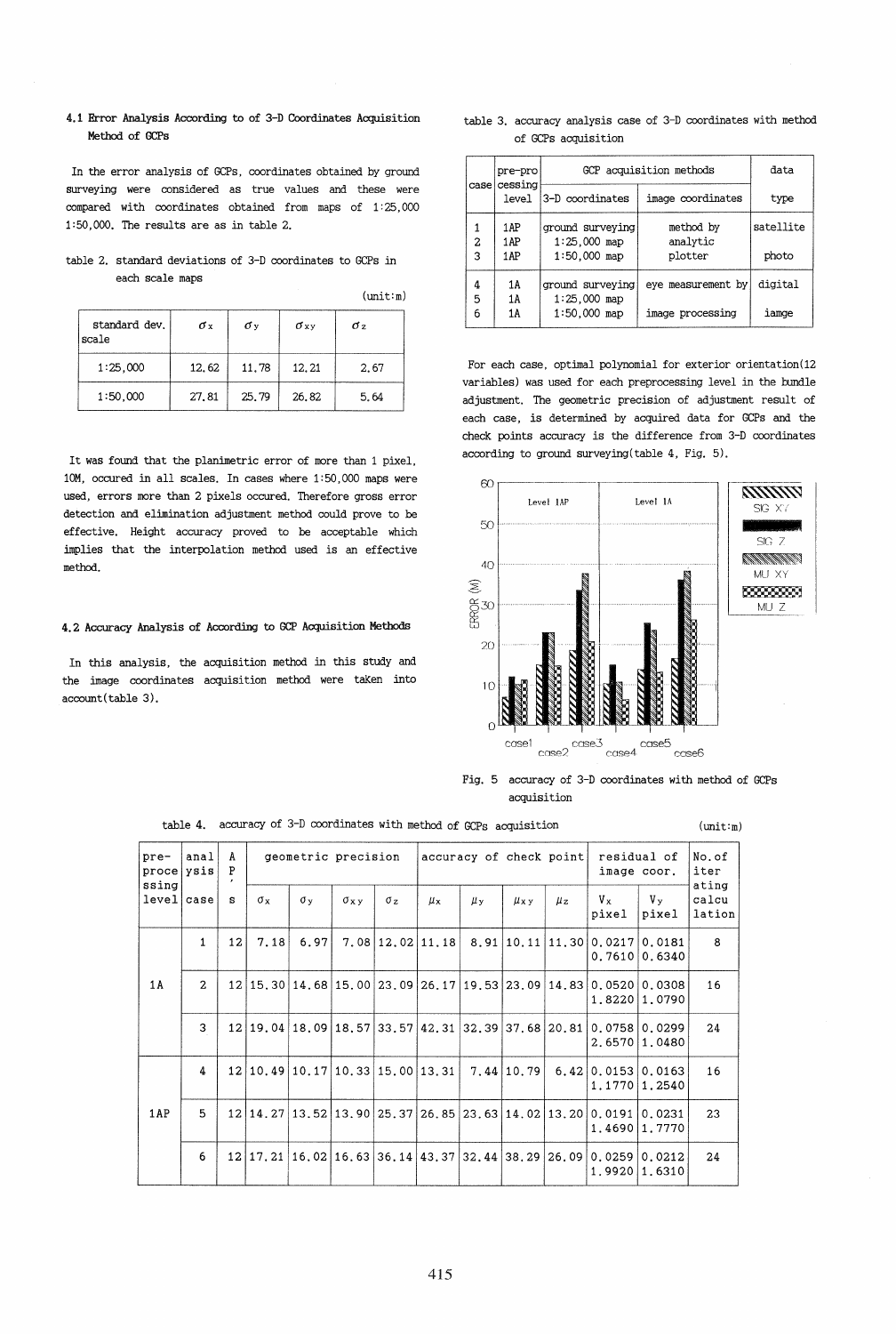As result of analysis of acquisition method of GCPs, ground surveying method proved to be the best and in case of using maps as source of 3-D coordinate of GCP, accuracy fell for height. For check points, height proved to be better than planimetry. In case of using maps, case 2,3,5,6, height error proved to smaller than planimetric error. The residual for image coordinates proved to be large when maps were used for 3-D coordinates of GCPs, which makes increased iteration necessary. It can be seen that errors in image coordinates should be decreased and that adjustment methods should be developed to overcome the inaccuracy of GCPs. For this purpose, image correlation and least squares image matching methods were applied.

# 4.3 Accuracy analysis of According to Image Coordinates Acquisition Method

Level lA images were used to get image coordinates through the eye measurement, through digital image correlation and through least squares image matching.

Bundle adjustment method was used to analysis acquisition methods for image coordinates (table 5, table 6, Fig 6).

table 5. accuracy analysis case of 3-D coordinates with method of GCPs acquisition

| preprocessing | case |                | method of 3-D<br>coordinates<br>acquisition |  |  |
|---------------|------|----------------|---------------------------------------------|--|--|
|               | 1    |                | ground surveying                            |  |  |
|               | 2    | measurement    | $1:50,000$ map                              |  |  |
| 1 A           | 3    | correlation of | ground surveying                            |  |  |
|               | 4    | digital images | $1:50.000$ map                              |  |  |
|               | 5    | least square   | ground surveying                            |  |  |
|               | 6    | image matching | $1:50,000$ map                              |  |  |

table 6. accuracy of 3-D coordinates with method of GCPs acquisition

| (unit:m)                    |      |                    |                                              |            |                    |         |                                                               |                                       |  |
|-----------------------------|------|--------------------|----------------------------------------------|------------|--------------------|---------|---------------------------------------------------------------|---------------------------------------|--|
| pre-<br>proce ysis<br>ssina | anal |                    | qeometric<br>precision                       |            |                    |         | accuracy of residual of No.of<br>check point image coor, iter |                                       |  |
| level case                  |      | $\sigma_{\rm X}$ y | $\sigma_z$                                   | $\mu_{xy}$ | $\mu$ <sub>z</sub> | $V_{X}$ | $V_{\rm y}$                                                   | ating<br> calcu<br>pixel pixel lation |  |
|                             | 1    |                    | 10.33 15.00 10.79                            |            |                    |         | 6.42 1.177 1.254 16                                           |                                       |  |
|                             | 2    |                    | 16.63 36.14 38.29 26.09 1.992 1.631 24       |            |                    |         |                                                               |                                       |  |
| 1 A                         | 3    |                    | 10.28 14.62 11.19 6.29 1.023 0.971 11        |            |                    |         |                                                               |                                       |  |
|                             | 4    |                    | 16.34 32.43 36.07 24.87 1.697 1.524 12       |            |                    |         |                                                               |                                       |  |
|                             | 5    |                    | 9.99 13.37 10.42                             |            |                    |         | 6.11 0.925 0.781 10                                           |                                       |  |
|                             | 6    |                    | 15, 45 29, 07 33, 87 23, 02 1, 524 1, 387 12 |            |                    |         |                                                               |                                       |  |



## Fig. 6 increasing rate of positioning accuracy with method of image coordinate acquisition

As results of analysis, it was found that image correlation method is better than the naked eye mesurement method and the least squres image matching method reduced the number of iteration and increased the positioning accuracy.

### 5. Conclusion

This study aims to analyse 3-D positioning according to ground control acquisition methods then to present optimal acquisition method for each data format and land features. The following points could be concluded.

Ground control acquisition methods for each data format and according to land features were determined as well as the accuracy limits.

Also, Through analysis of image coordination acquisition methods in digital imagers, it was found that image correlation and least squares image matching techniques reduced the number of iterations and improved 3-D positioning accuracy.

Compliments to ADD(Advanved Defense Development) of which this study is funded (OPAM-417-91308)

### REFERENCE

- 1. Gugan,D. J. and 1. J. Dowman, 1988, " AccuracyCompleteness of Topographic Mapping from SPOT Imagery", Photogrammetric Record, 12(72), pp. 787-796.
- 2. Osamu Uchida and Sukit Biseshsin, 1988, "Comparisons of Orientation Accuracy between Types of Control Data for SPOT Imagery", ISPRS, Commision III, Vol. 27, pp. III-227  $\sim$ III-236.
- 3. Morris,A.C. ,A. Stevens, 1988,"Ground Control Determination for Registration of Satellite using Digital Map Data", Photogrammetric Record, 12(72), pp.808-822.
- 4. Schenk, A. F., 1990, " GS 728 Digital Photograrnrnetry ".